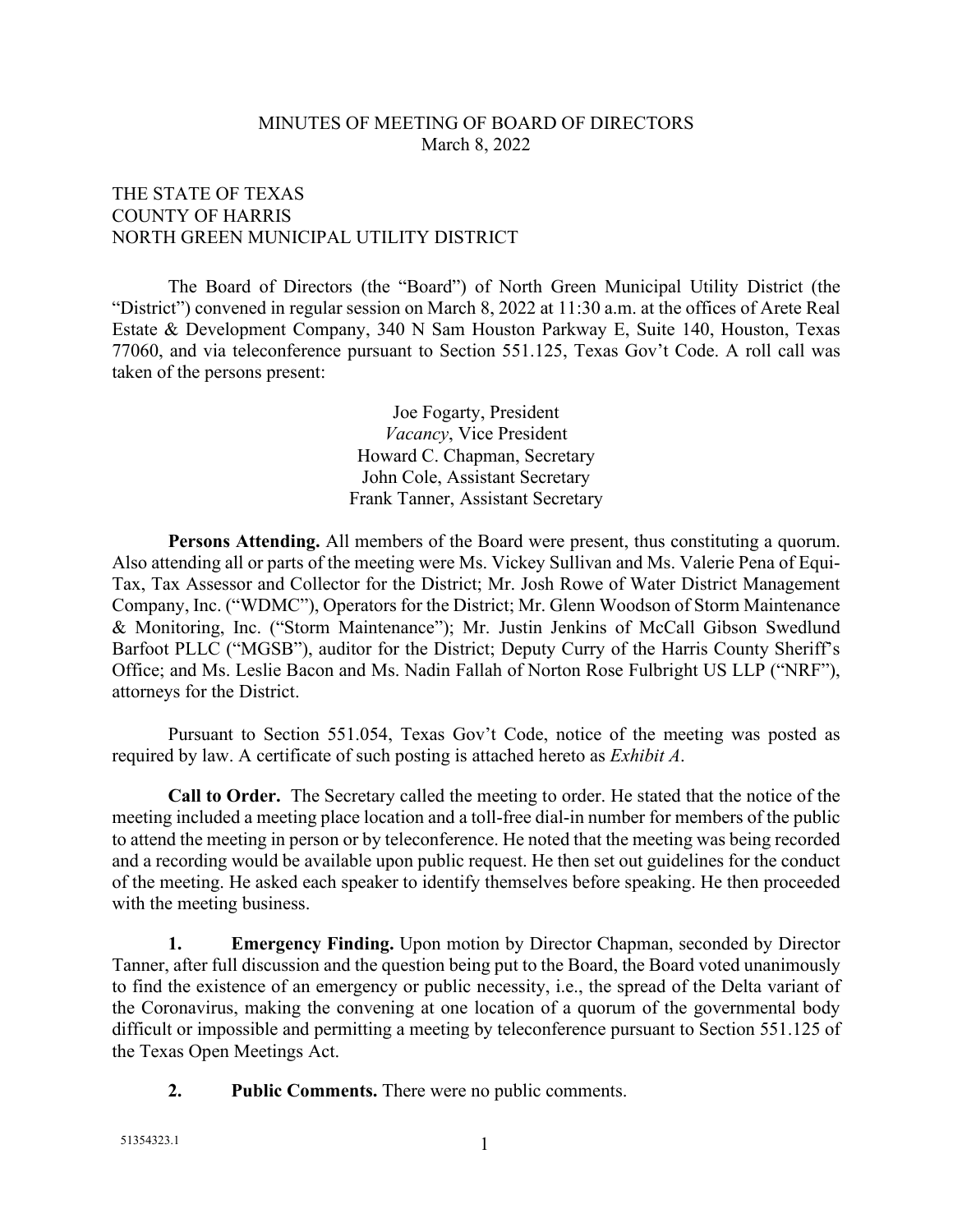**3. Discuss Director Vacancy.** Discussion ensued regarding the qualifications and appointment of a new director. Upon inquiry by Director Cole, Ms. Bacon stated that an individual may not simultaneously serve on the boards of multiple utility districts.

**4. Approve Minutes.** Consideration was given to the approval of the minutes of the regular meeting of January 11, 2022, a copy of which was previously distributed to the Board. Upon motion by Director Chapman, seconded by Director Cole, after full discussion and the question being put to the Board, the Board voted unanimously to approve the minutes of the regular meeting of January 11, 2022, as presented.

Director Fogarty entered the meeting at this time.

**5. Security Report.** The President recognized Deputy Curry of the Harris County Sheriff's Office, who reviewed with the Board the status of crime within the District. He stated that there has been an increase in criminal activity throughout Harris County, noting that incidents involving juveniles in possession of guns have become more frequent. Extensive discussion ensued regarding violent crime and methods of prevention. Deputy Curry recommended that high resolution cameras and motion sensor lights be installed in neighborhoods. Director Chapman inquired whether the Harris County Sherriff's Office has spoken to the local homeowners associations regarding increases in criminal activity. Deputy Curry stated that the Sherriff's Office has not visited with homeowners associations within the District as this time. Deputy Curry proceeded to review incidents of jugging robberies. Discussion ensued. Director Chapman reported that he would provide Deputy Curry's contact information to the local homeowners associations.

Deputy Curry left the meeting at this time.

**6. Approve audit for fiscal year ended December 31, 2021.** The President recognized Mr. Jenkins, who presented to and reviewed with the Board a draft audit for fiscal year ended December 31, 2021, a copy of which is attached hereto as *Exhibit B.* Mr. Jenkins stated that MGSB will be issuing an unmodified opinion on the District's financial statements. He proceeded to review the District's annual financial statements, budgetary information, and investments. Upon request from Ms. Bacon, Mr. Jenkins confirmed that he would update the legal contact from Neil Thomas to Leslie Bacon. Upon motion by Director Tanner, seconded by Director Chapman, after full discussion and the question being put to the Board, the Board voted unanimously to approve the audit for fiscal year ended December 31, 2021, as amended.

**7. Adopt Order Declaring Unopposed Candidates Elected to Office.** Ms. Bacon presented to and reviewed with the Board an Order Declaring Unopposed Candidates Elected to Office, a copy of which is attached hereto as *Exhibit C*. She reported that the 2022 Directors Election was uncontested and can be cancelled. Upon motion by Director Chapman, seconded by Director Tanner, after full discussion and the question being put to the Board, the Board voted unanimously to adopt the Order Declaring Unopposed Candidates Elected to Office. Director Tanner inquired about the effect of the election on the Board vacancy. Ms. Bacon stated that a director will need to be appointed to fill the vacant position on the Board. She further stated that NRF has received the probated will from Mrs. Perrone, along with the necessary deed documents for the conveyance of the director's lot.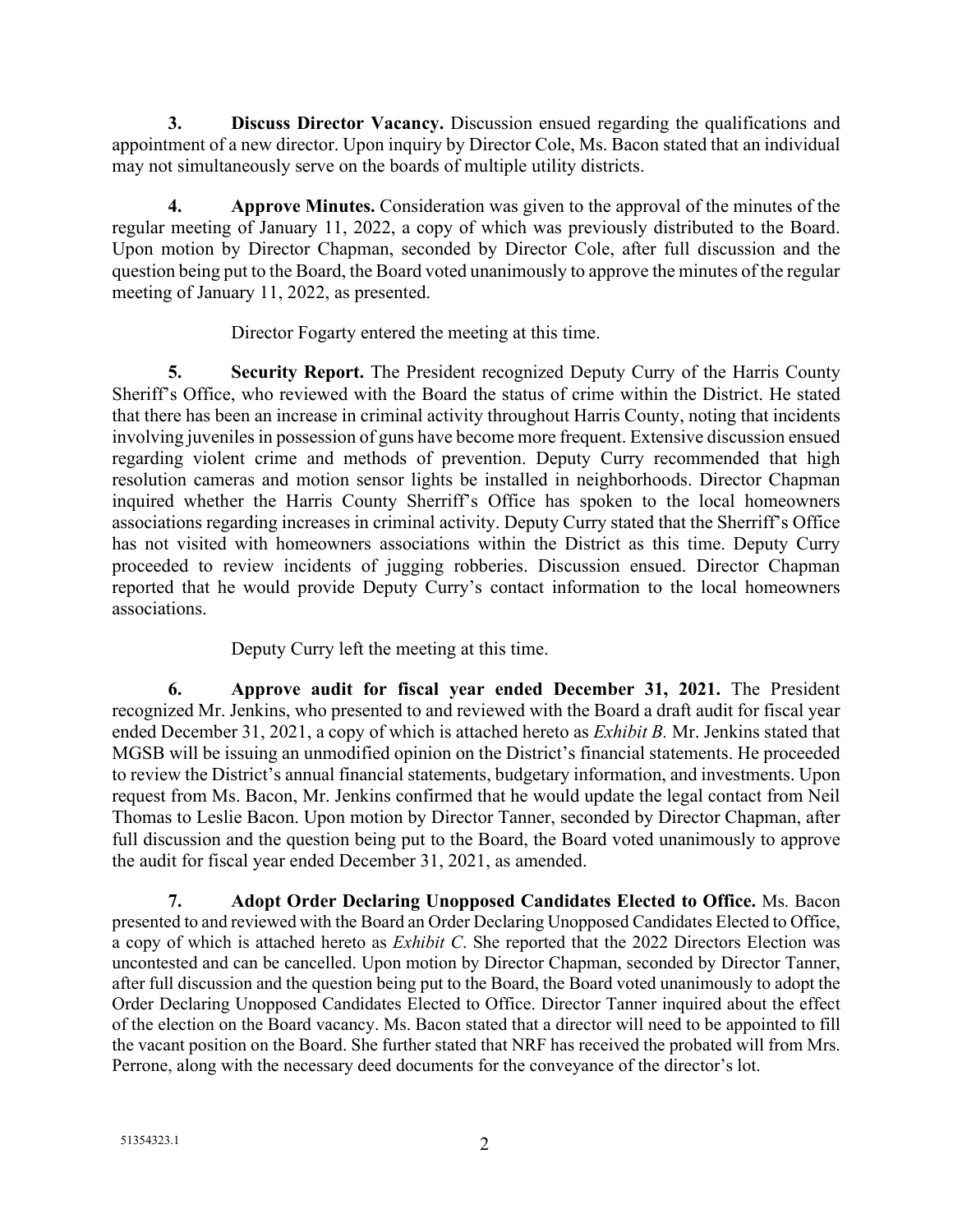**8. Tax Assessor and Collector's Report.** The President recognized Ms. Sullivan, who presented to and reviewed with the Board the Tax Assessor and Collectors' Report for the month of January 2022, a copy of which is attached hereto as *Exhibit D*. Ms. Sullivan presented one check for the Board's approval. She stated that as of February 28, 2022, the District had collected 99.9% of its 2012 taxes.

Ms. Sullivan then reviewed the District's depository pledge report, noting the District's collateral.

Ms. Sullivan then proceeded to review a SPA Revenue Report dated March 8, 2022, a copy of which is attached hereto as *Exhibit E*.

Director Fogarty inquired about the parameters for a tax election. Ms. Bacon stated that, if the tax rate is increased by over 3.5%, an election is needed.

Upon motion by Director Tanner, seconded by Director Chapman, after full discussion and the question being put to the Board, the Board voted unanimously to approve the Tax Assessor and Collector's Report, and to authorize payment of check number 2755 from the tax account to the persons, in the amounts, and for the purposes listed therein.

**9. Approve Quarterly Investment Report, Bookkeeper's Report, and Payment of Bills.** Ms. Sullivan introduced Ms. Pena, stating that Ms. Pena will be serving the District going forward. Ms. Sullivan then presented to and reviewed with the Board the Bookkeeper's Report and the Quarterly Investment Report, the Profit & Loss Budget vs. Actual, and the 2021 Energy Usage Report, copies of which are attached hereto as *Exhibit F.*

Ms. Sullivan reported that 8 checks had been completed since the Board's last meeting. She then presented 39 checks for Board approval. She also presented 11 future checks. Ms. Sullivan then presented three additional checks for Board approval, made out to the City of Houston, R. G. Miller Engineering, and WDMC, respectively.

Ms. Sullivan then reviewed with the Board the Investment Report and the budget for fiscal year ending 2022. Discussion ensued. Director Chapman inquired whether an expense item may have been allocated to the "ground pumpage fee" line item instead of the "maintenance repairs" line item. Ms. Pena stated that she would verify the District's bookkeeping records and follow up with the Board, as needed.

Upon motion by Director Chapman, seconded by Director Tanner, after full discussion and the question being put to the Board, the Board voted unanimously to approve the Bookkeeper's Report and Investment Report, and authorize payment of the checks listed in the Bookkeeper's Report, each in the amounts, to the persons, and for the purposes described therein.

Director Cole left the meeting at this time.

**10. Mowing Report.** The President recognized Mr. Woodson, who presented to and reviewed with the Board the Mowing Report, a copy of which is attached hereto as *Exhibit G*.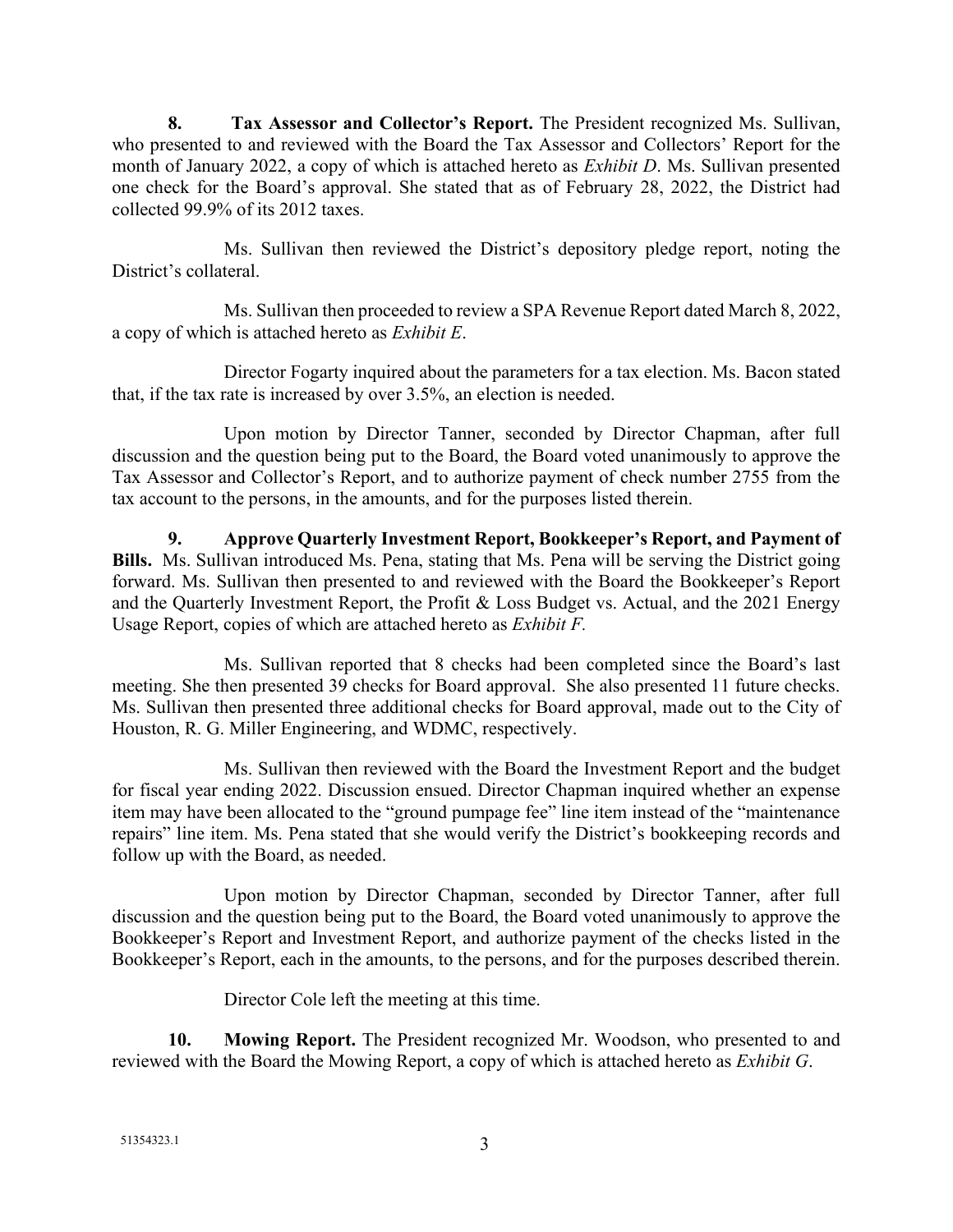Mr. Woodson stated that the street right of ways and detention ponds are being mowed at the contracted amount. He noted that there are no erosion issues with the detention ponds. Mr. Woodson reported that fertilization and seeding programs will begin each spring, moving forward. Director Fogarty inquired about the growth of grass on the large pond. Mr. Woodson stated that the rye grass is not growing evenly around the large pond. He stated that there are no issues with the rye grass growth on the North pond. Director Fogarty inquired about the irrigation system. Mr. Woodson stated that there were no issues with the irrigation system or with the District's ponds.

Director Fogarty inquired about the possibility of installing a sidewalk in the area. He requested that a quote be provided at the next Board meeting, indicating the cost of landscaping and the number of linear feet of sidewalk necessary. Mr. Woodson noted that an irrigation system would also be needed. Mr. Rowe stated that he would provide the cost for installation of a water meter in the area for irrigation needs.

Director Fogarty stated that the Board will defer review of its water and sewer rates until the apartment complexes are online. Director Chapman inquired about the possibility of requiring apartments to install grease traps. Director Fogarty discussed the difficulties of enforcing grease traps at apartment complexes. Discussion ensued regarding issues with grease in District lines. Directory Fogarty noted that it may be necessary to resume monthly cleaning of the lines.

**11. Engineer's Report.** There was no report for the month. Director Fogarty noted that Mr. Goel is no longer with R. G. Miller Engineers. He stated that Mr. Shawn Pachlhofer will be serving the District going forward.

**12. Operations Report**. The President recognized Mr. Rowe, who presented to and reviewed with the Board the Operations Report dated February 2022, a copy of which is attached hereto as *Exhibit H.* Mr. Rowe stated that for the month of February the District's water usage accountability was 97.65%. He also stated that all bacteriological samples had come back negative.

Mr. Rowe reported that there were no accounts for consideration to write off for the month. He further stated that there was one account to be sent to collections in the amount of \$93.04, and no accounts listed on the cutoff list.

Mr. Rowe reviewed activity related to the District's water plant. He reported that the 2021 Annual Water Use Survey was completed and submitted to the Texas Water Development Board on February 15, 2022.

Mr. Rowe reported on the District's bar screen, stating that WDMC will determine whether any modifications are needed. Director Fogarty discussed the possibility of installing multiple levels of screens in order to avoid overflows. Director Chapman inquired about the possibility of installing an automated system. Mr. Rowe noted that the material cost for an automated device exceeds \$500,000.00, not including the cost of maintenance and operations. Extensive discussion ensued.

Mr. Rowe reviewed with the Board the City of Houston interconnect approvals. He then reported on the apartment complexes located on Chisolm trail, stating that there has been no response from the apartment management team regarding the use of an unauthorized electric well.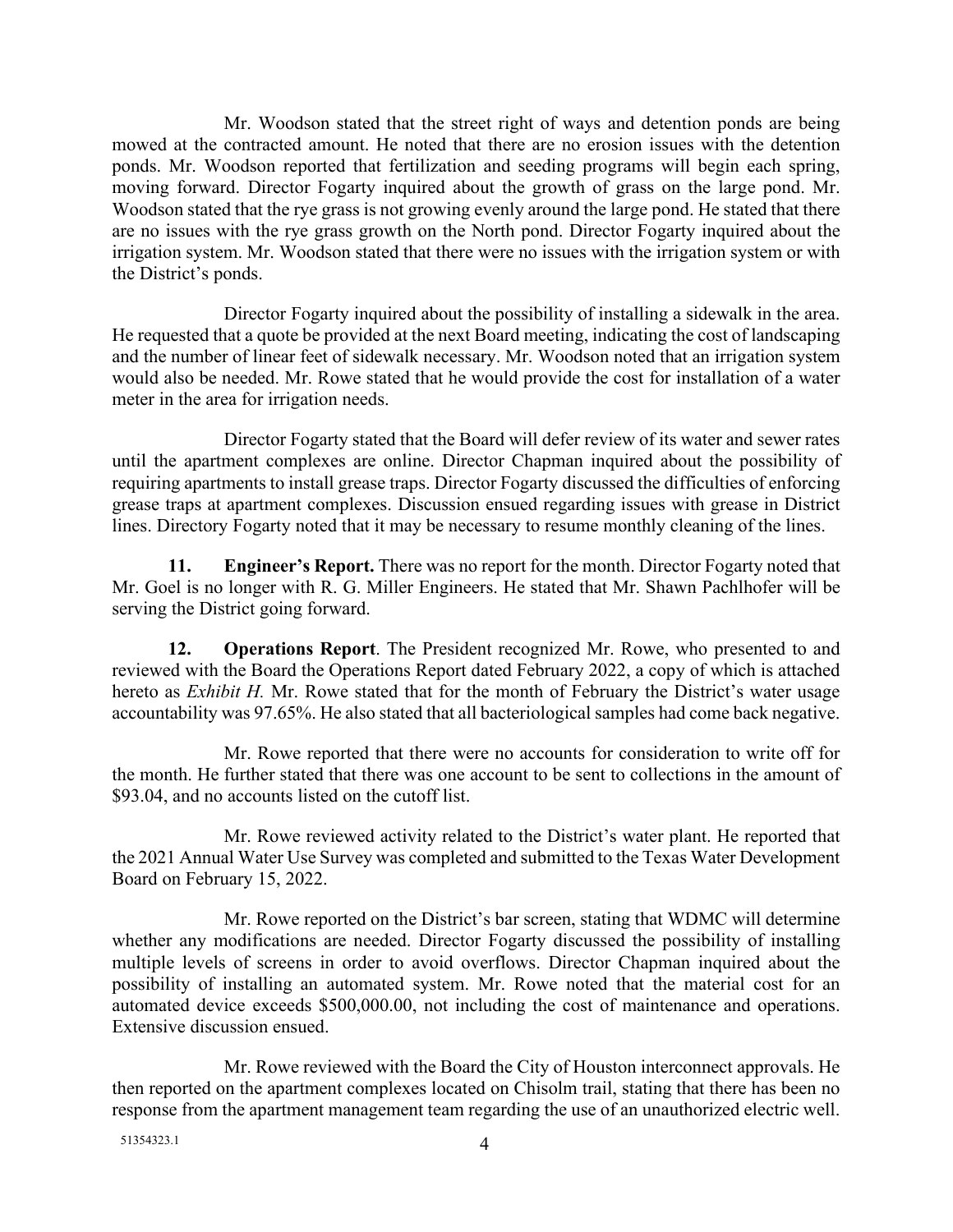Discussion ensued. Ms. Bacon stated that NRF would submit a second letter to the management team, prior to taking further action on the well.

Mr. Rowe reported on a repair at the apartments on Chisolm trail, stating that WDMC turned off the meter valves to address a leak upstream of the meter. He noted that the leak may be responsible for the District's water loss. He stated that the repairs were completed and back-billed to the customer.

Mr. Rowe stated that WDMC would like to request that Warren Distribution widen the crossing over the railroad spur. He stated that the current crossing is tight and elevated at an angle, making access to the easement difficult. Discussion ensued. Mr. Rowe stated that he would contact Warren Distribution to determine whether it would be possible to install a crossing on the second half of the water and sewer easement.

Mr. Rowe reported that the District's billing enrollment is at 63%. Upon inquiry by Director Tanner, Mr. Rowe stated that the enrollment is in line with other comparable districts.

Mr. Rowe reviewed the District's Identity Theft Report, stated that no changes are recommended at this time.

Upon motion by Director Chapman, seconded by Director Tanner, after full discussion and the question being put to the Board, the Board voted unanimously to approve the Operations Report.

Discussion ensued regarding the next Board meeting. It was the consensus of the Board to meet in person at the offices of Arete Real Estate & Development Company on Tuesday, May 10 at 11:30 a.m.

THERE BEING NO FURTHER BUSINESS TO COME BEFORE THE BOARD, the meeting was adjourned.

 $*$  \*  $*$  \*